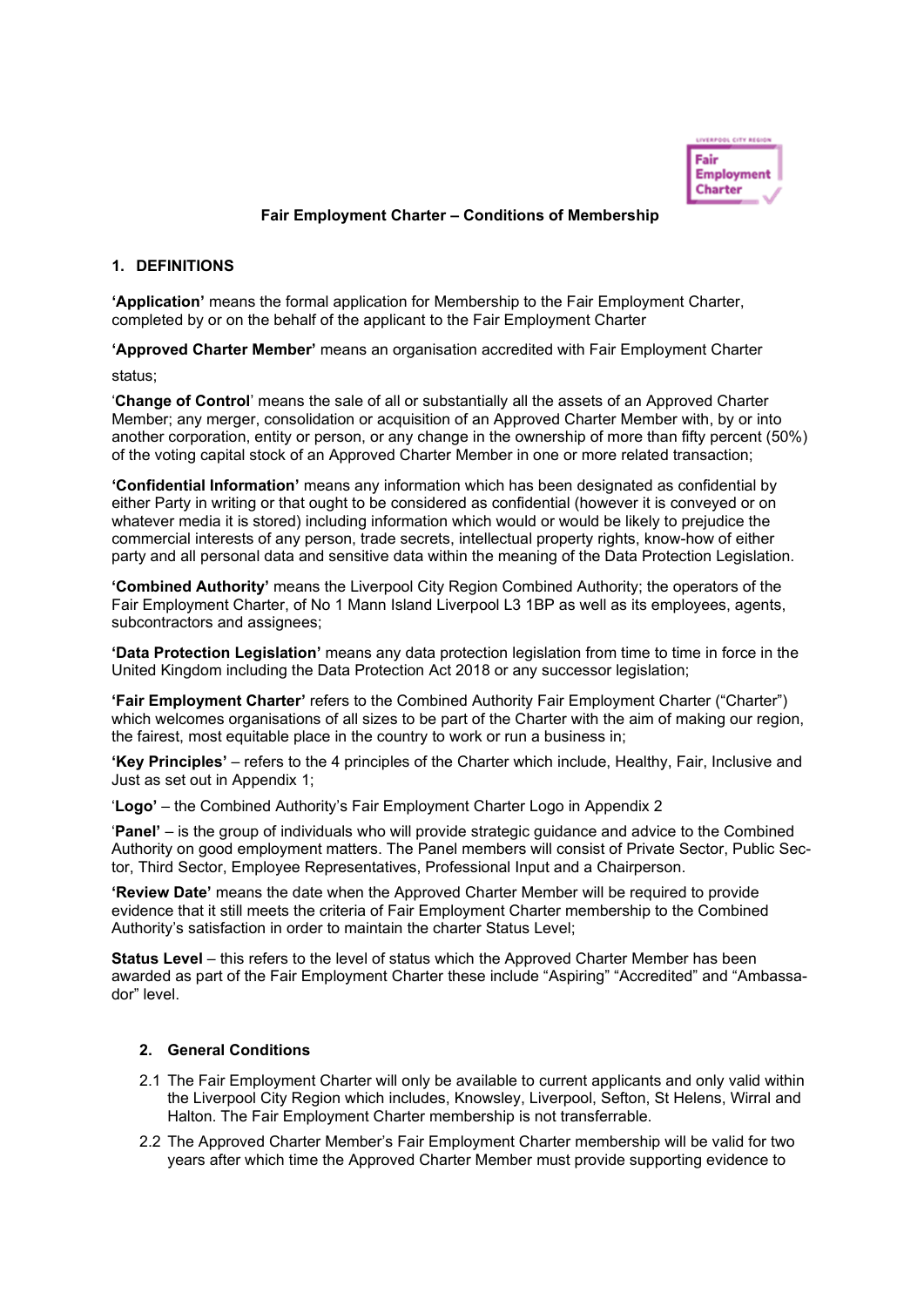demonstrate its compliance against each of the Key Principles by the Review Date to the Combined Authority's satisfaction in order to maintain the charter Status Level.

- 2.3 The Combined Authority may stop providing the Fair Employment Charter at any time. The Combined Authority will provide notice as soon as reasonably practicable in advance of its discontinuation of the Charter.
- 2.4 The Combined Authority provides the Approved Charter Member with a non-exclusive, nontransferable licence to use the Logo to promote its adherence to the Charter for the period of time it remains an approved member.
- 2.5 The Approved Charter Member agrees and acknowledges that all intellectual property rights in the Logo and/or in any mark or phrase produced in relation to the Charter belong to the Combined Authority.
- 2.6 The Approved Charter Member shall not use any other trademarks confusingly similar to the Logo and shall not use the Logo as part of its publicity and/or corporate trading name except as authorised by the Combined Authority and in accordance with any associated guidelines provided to the Approved Charter Member from time to time.

### **3. Data Protection and Confidentiality**

- 3.1 The Approved Charter Member's personal information will be used by the Combined Authority to administer the Fair Employment Charter and for no other purpose.
- 3.2 The information which the Approved Charter Member provides to the Combined Authority about its business under each of the 4 principles of the Charter will kept confidential and only used to determine the Status Level to which it is awarded.
- 3.3 The Approved Charter Member shall keep confidential all Confidential Information of the Combined Authority obtained under or in connection with this Agreement and shall not:
	- 3.3.1 divulge the same to any third party without the prior written consent of the Combined Authority; and
	- 3.3.2 use such Confidential Information except for the purpose of performing its obligations under this Agreement.
- 3.4 The Approved Charter Member's information will be shared with the Panel for the purposes of administration of the Charter. Online submission details are securely stored and under strict access control. The Combined Authority will process personal information in a responsible, secure and transparent way in compliance with Data Protection Legislation. For full details please see our Fair Processing Notice.

### 4. **Complaints Procedure**

- 4.1 If you have any questions or complaints about the Fair Employment Charter please contact us as soon as possible. You can write to us at Liverpool City Region Combined Authority, PO Box 1976, Liverpool, L69 3HN or email [fairemployment@liverpoolcityregion-ca.gov.uk](mailto:fairemployment@liverpoolcityregion-ca.gov.uk) and the Combined Authority will aim to respond and resolve the issue as soon as reasonably practicable.
- 4.2 If any dispute arises under the Agreement then both Parties shall endeavour to resolve the issue amicably. However in the event of failure to do so within a reasonable time then either Party may refer the matter to the Panel as a means of resolving the dispute.

## 5. **Termination**

- 5.1 Either party shall be entitled to terminate this Agreement upon 28 days notice in writing to the other party.
- 5.2 Either party may terminate this Agreement forthwith on written notice if the other party fails to observe or perform any of the conditions on its part to be observed and performed and in the event of a failure capable of being remedied fails to remedy the breach within 14 days of receipt of notice thereof in writing. The Combined Authority shall not be liable for any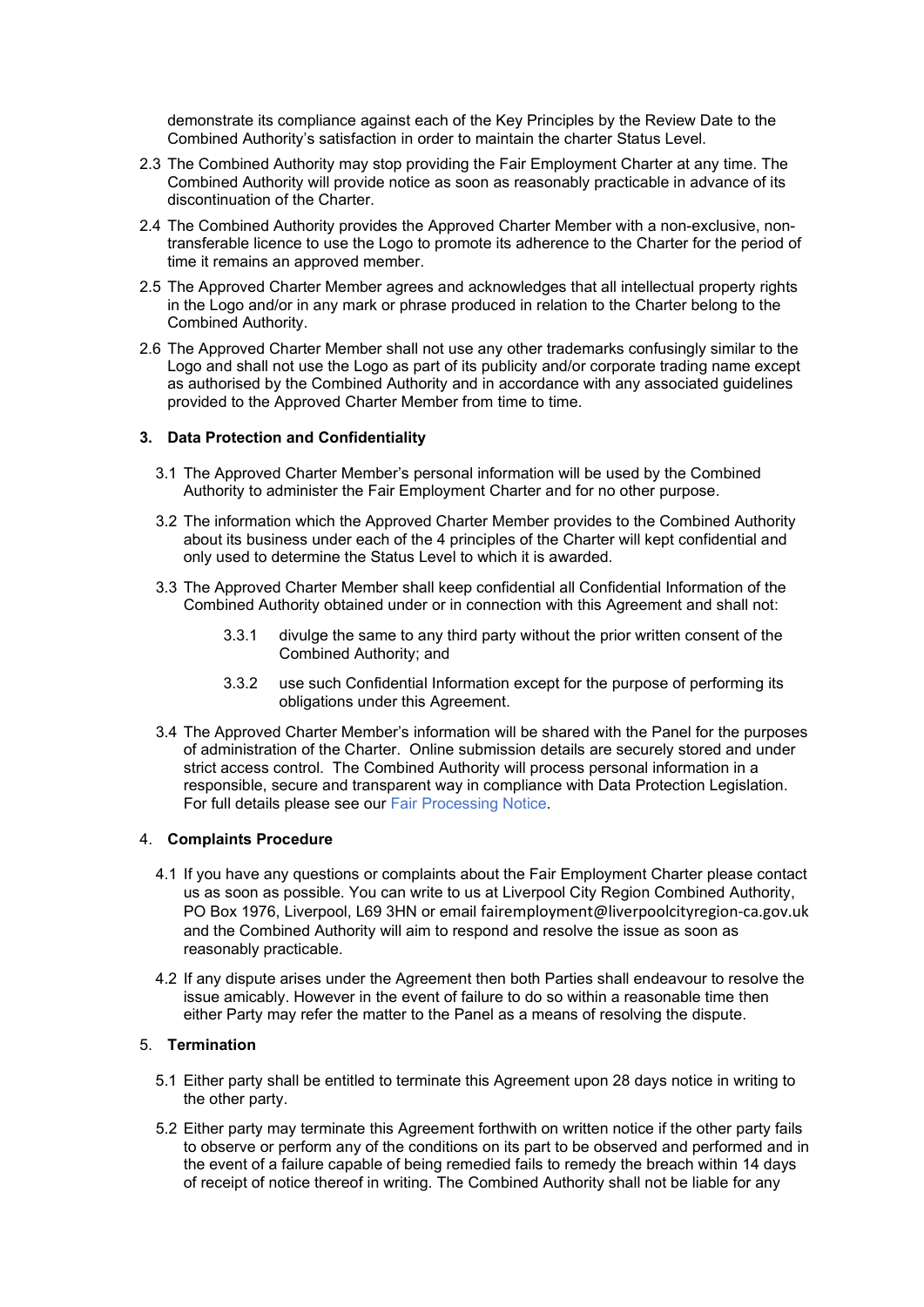expenses incurred by the Approved Charter Member subsequent to the termination of this Agreement.

- 5.3 The Combined Authority may terminate this Agreement at any time on written notice effective immediately if:
	- 5.3.1 the Approved Charter Member does not within a reasonable time of request, provide the Combined Authority with information that it requires to renew its membership within the Fair Employment Charter;
	- 5.3.2 ceases or threatens to cease to comply with any or all of the 4 Key Principles;
	- 5.3.3 in its sole discretion it considers that any action taken by the Approved Charter Member brings or may bring the Fair Employment Charter or the Combined Authority into disrepute or cause any adverse publicity;
	- 5.3.4 the Fair Employment Charter ceases, is suspended, is withdrawn or modified;
	- 5.3.5 the Approved Charter Member shall become insolvent or bankrupt or makes an arrangement with its creditors to go into liquidation whether compulsory or voluntary;
	- 5.3.6 there is a Change of Control of the Approved Charter Member
	- 5.3.7 there is any misuse of the Logo or breach of 2.4 or 2.6.
	- 5.3.8 the Approved Charter Member or any person employed by them or acting on its behalf shall have:
		- 5.3.8.1 committed an offence under the Prevention of Corruption Acts 1889- 1916; or
		- 5.3.8.2 committed an offence under the Bribery Act 2010; or
		- 5.3.8.3 shall have given any fee or reward the receipt of which is an offence under Section 117 of the Local Government Act 1972.
- 5.4 Upon completion or termination of this Agreement for any reason the Approved Charter Member shall immediately:
	- 5.4.1 cease to refer to itself as a Fair Employment Charter Member and at the Combined Authority's request either deliver to the Combined Authority or destroy all files (including computer files) documentation correspondence specifications paper reports and any property relating to the Fair Employment Charter or belonging to the Combined Authority which may be in its possession or under its control;
	- 5.4.2 cease to use the Logo on any materials in any form including printed or electronic material including on any websites.
- 5.5 Upon completion or termination of this Agreement for any reason the Combined Authority shall within 30 days:
	- 5.5.1 remove the Approved Charter Member's personal data from its databases.

### **6. Liability**

- 6.1 The Approved Charter Member shall be liable for and shall pay and make good to the Combined Authority and all other persons or parties legally entitled to all losses damages costs charges and expenses whatsoever they or any of them may incur in consequence of entering such agreement.
- 6.2 This Clause 6 sets out the entire financial liability of the Parties (including any liability for the acts or omissions of their respective employees, agents and subcontractors) to each other in respect of: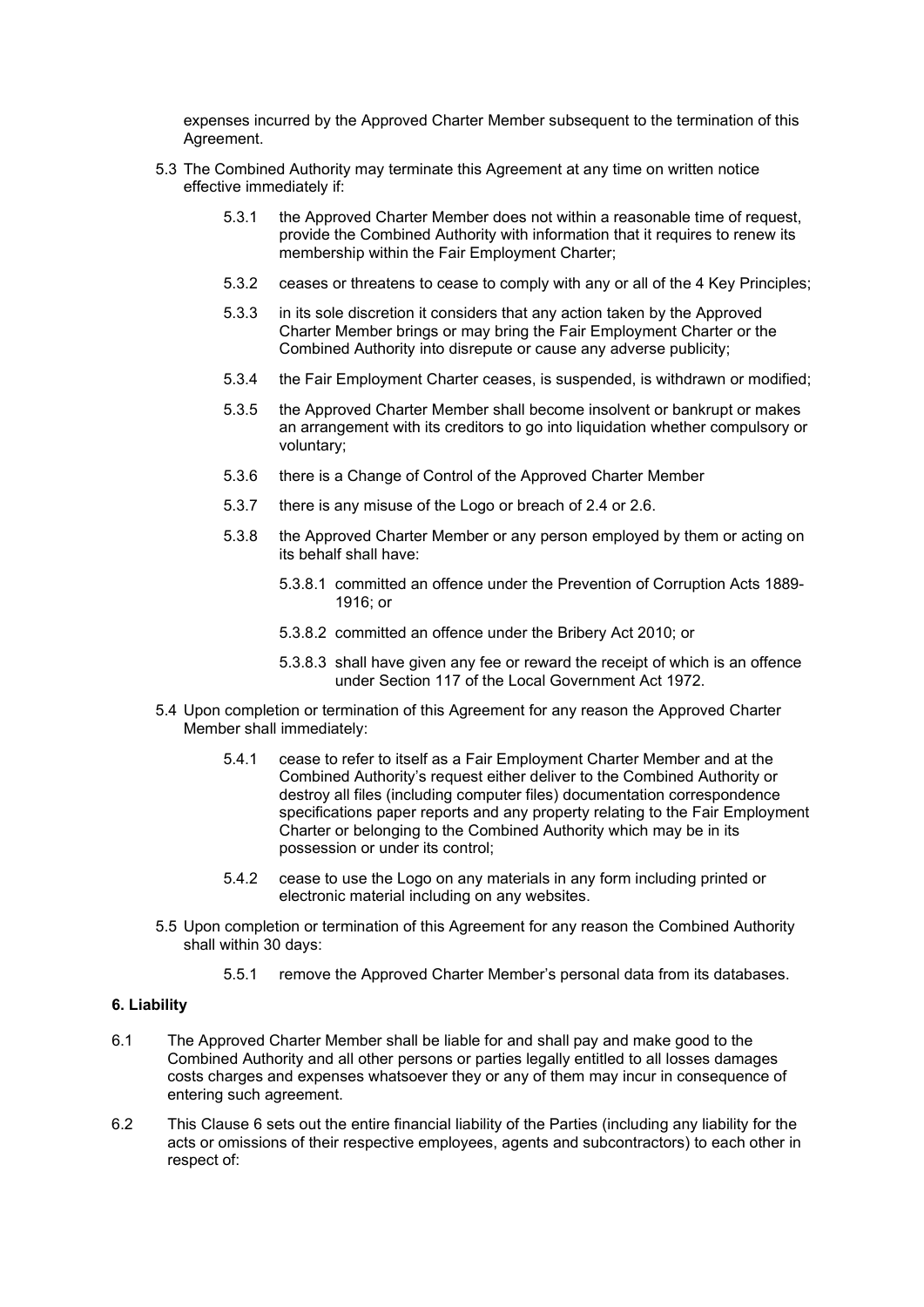- 6.2.1 any breach of this Agreement; and
- 6.2.2 any representation, statement or tortious act or omission (including negligence) arising under or in connection with this Agreement.
- 6.3 The Parties total liability under this Agreement shall not exceed £1,000,000 for each and every claim.
- 6.4 The Combined Authority shall not be liable to the Approved Charter Member for any losses caused by delays as a result of technical reasons or events that are outside of the Combined Authority's reasonable control,
- 6.5 The Combined Authority shall not be liable to the Approved Charter Member for:
	- 6.5.1 loss of profits;
	- 6.5.2 loss of anticipated profits;
	- 6.5.3 loss of revenue;
	- 6.5.4 loss of goodwill;
	- 6.5.5 business interruption or delay;
	- 6.5.6 economic loss;
	- 6.5.7 indirect losses;
	- 6.5.8 consequential losses;
- 6.6 Neither Party limits or excludes its liability for:
	- 6.6.1 fraud or fraudulent misrepresentation;
	- 6.6.2 death or personal injury caused by its negligence (or the negligence of its personnel, agents or subcontractors);
	- 6.6.3 any other liability for which may not be limited under any applicable law.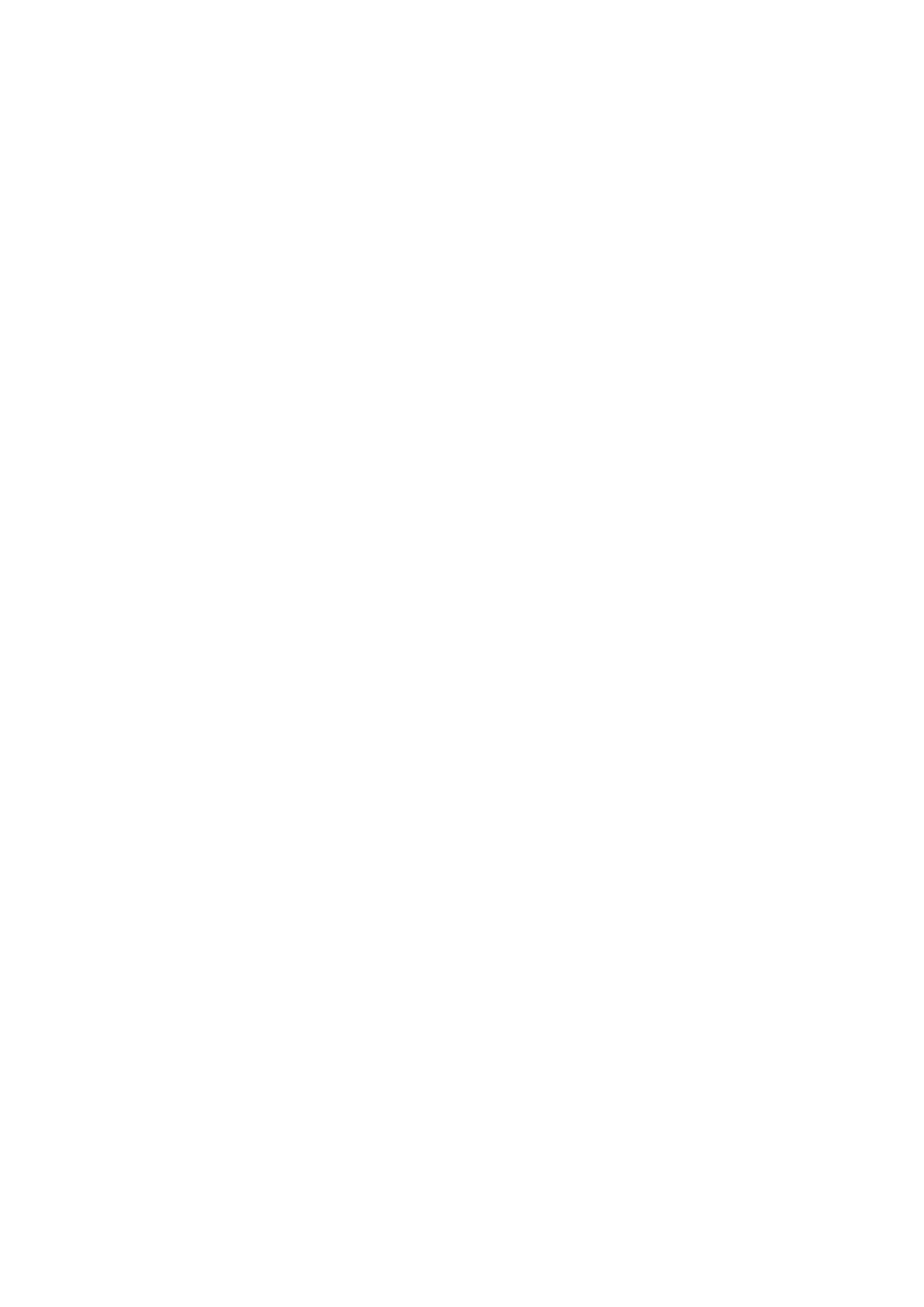# **Appendix 1**

# **Fair Employment Charter Key Principles:**

# Healthy

Healthy workplaces are productive workplaces that are safe for those working in them,

whilst recognising the importance of mental and physical health inside and outside of the workplace.

# We commit to **safe workplaces supporting a healthy workforce:**

We will do this by…

| WE WILL DO | A COMMITMENT TO ENSURING A SAFE AND HEALTHY WORKING EN-                                                                                                      |
|------------|--------------------------------------------------------------------------------------------------------------------------------------------------------------|
| THIS BY;   | VIRONMENT WHETHER IN THE WORKPLACE, ON THE ROAD OR IN                                                                                                        |
|            | <b>THE HOME</b>                                                                                                                                              |
|            |                                                                                                                                                              |
| Aspiring   | Demonstrate compliance with baseline H&S requirements. Audit homeworking<br>and other policies and engage workforce in developing approach                   |
| Accredited | Meet ACAS guidance on safe working.                                                                                                                          |
|            | A dedicated Homeworking and/or travel policy. Demonstrate commitment to<br>specific H&S work for example measures to keep staff and customers COVID<br>safe. |

| WE WILL DO | UNDERSTANDING THE IMPORTANCE OF MENTAL AND                                                                                        |
|------------|-----------------------------------------------------------------------------------------------------------------------------------|
| THIS BY;   | PHYSICAL HEALTH TO WELLBEING AND PRODUCTIVITY.                                                                                    |
|            | <b>FLEXIBLE WORKING AVAILABLE TO SUPPORT WORK-LIFE BALANCE</b>                                                                    |
|            | AND COMMUNITY OR CARING                                                                                                           |
|            | COMMITMENTS.                                                                                                                      |
|            |                                                                                                                                   |
| Aspiring   | Demonstrate an understanding of the importance of mental health in the work-<br>place.                                            |
|            | Audit practices to comply with fair hours approach.                                                                               |
| Accredited | Dedicated workplace Mental health policy with employees supported to iden-<br>tify and access available and appropriate services. |
|            | Compliance with Fair pay and fair hours requirements.                                                                             |

## Fair

Fairly paid, secure work is the foundation of good work and good workplaces. We commit to **Fair pay and fair hours:**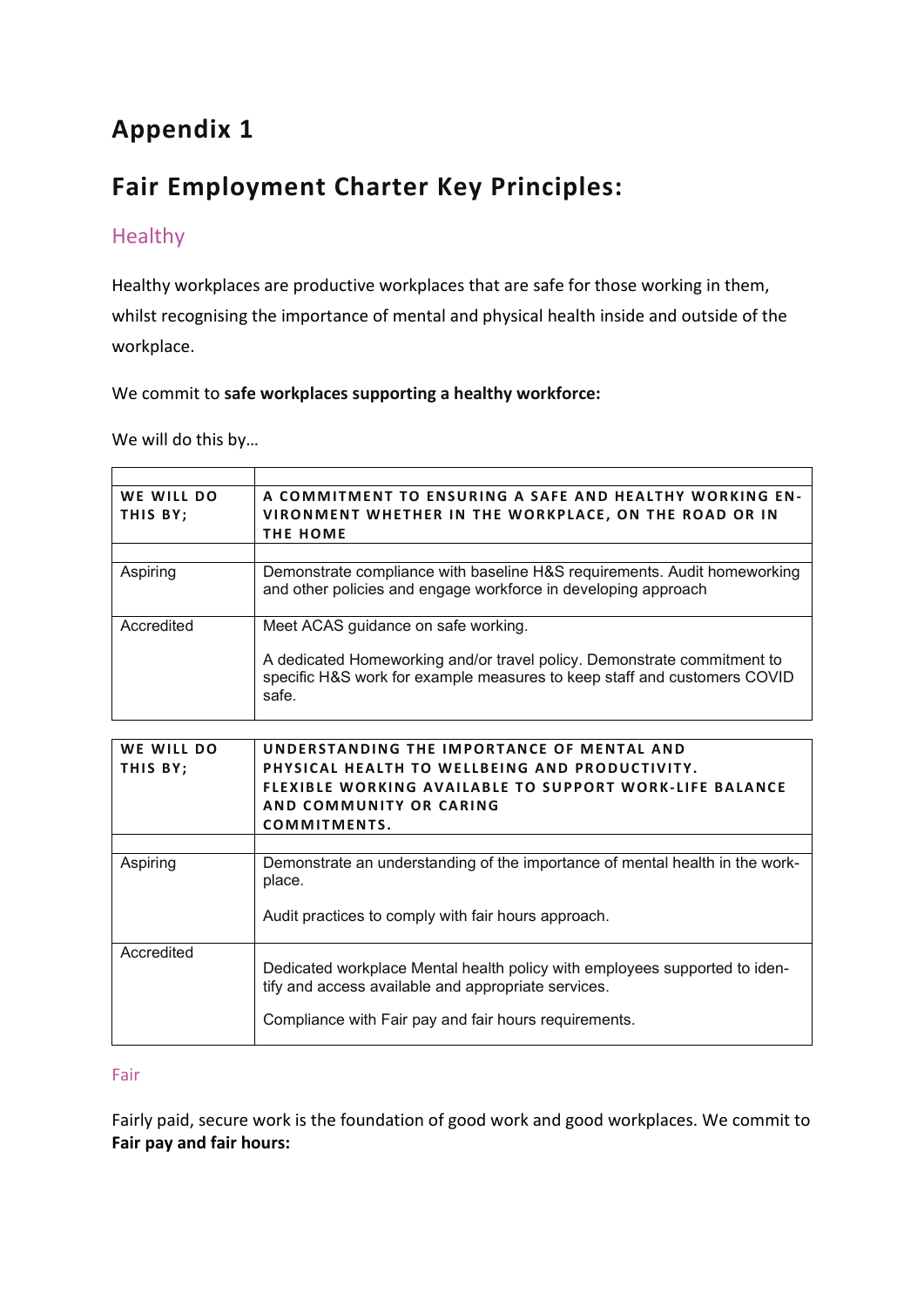| WE WILL DO             | A DEFINED SET OF HOURS AVAILABLE TO EACH WORKER, WITH                                                                                                                     |
|------------------------|---------------------------------------------------------------------------------------------------------------------------------------------------------------------------|
| THIS BY;               | <b>MINIMAL USE OF UNSTABLE AND</b>                                                                                                                                        |
|                        | <b>TEMPORARY CONTRACTS AND FLEXIBLE WORKING TO SUPPORT</b>                                                                                                                |
|                        | <b>PRODUCTIVITY AND WELLBEING INSIDE AND OUTSIDE OF WORK.</b>                                                                                                             |
|                        |                                                                                                                                                                           |
| Aspiring               | Audit practices to identify any atypical contracts and consider how and whether<br>they are needed.                                                                       |
| Accredited             | Meet ACAS code of practice on handling Flexible Working Requests.                                                                                                         |
|                        | Take measures to minimise unnecessary use of unstable and temporary contracts out-                                                                                        |
|                        | side of defined and specific circumstances,                                                                                                                               |
|                        | Including regular reviews of these contract types, defined notice                                                                                                         |
|                        | periods for working hours and referencing flexible working in job adverts.                                                                                                |
|                        |                                                                                                                                                                           |
| WE WILL DO<br>THIS BY; | FAIR PAY, OFFERING REAL LIVING WAGE OR ABOVE AND A COM-<br>MITMENT TO SUPPORTING LOCAL PARTNERSHIP AND CO-OPERA-                                                          |
|                        | <b>TION IN LIVERPOOL CITY</b>                                                                                                                                             |
|                        | REGION.                                                                                                                                                                   |
|                        |                                                                                                                                                                           |
| Aspiring               | Identify those paid below Real Living Wage and put plans in place to work towards                                                                                         |
|                        | achieving the level of Real Living Wage.                                                                                                                                  |
|                        |                                                                                                                                                                           |
| Accredited             | Pay Real Living Wage or above to employees, and work with defined contractors in<br>identifying and planning achievable actions to develop a plan to pay Real Living Wage |

## Inclusive

Good businesses and a successful economy can only be built if the talents of all are recognised and supported, barriers understood and removed, and talent maximised. We commit to **Inclusive workplaces that support staff to grow and develop:**

for this defined group

**SUPPORTED BY STAFF.**

| WE WILL DO | A RECOGNISED DIVERSITY EQUALITY AND INCLUSION                                 |
|------------|-------------------------------------------------------------------------------|
| THIS BY;   | POLICY REPRESENTING ALL PROTECTED                                             |
|            | <b>CHARACTERISTICS AND PROACTIVE COMMITMENT TO INCLUSIVITY</b>                |
|            | AND DIVERSITY IN RECRUITMENT AND                                              |
|            | <b>RETENTION.</b>                                                             |
|            |                                                                               |
| Aspiring   | Undertake an Equality audit of staff and work towards improvements.           |
|            |                                                                               |
| Accredited | Meet ACAS guidance on E&D.                                                    |
|            |                                                                               |
|            | Give evidenced examples of action taken to improve equality,                  |
|            | diversity and inclusion which may include targeted recruitment,               |
|            | creating career pathways, and promoting staff voice through support networks. |
|            |                                                                               |
| WE WILL DO | THE CHANCE TO ACCESS TRAINING SO THAT STAFF                                   |
| THIS BY;   | CAN PERFORM, DEVELOP AND MANAGE POSITIVELY                                    |
|            | AND EFFECTIVELY WITH PROCEDURES TO RECOGNISE                                  |

**AND SUPPORT PERFORMANCE THAT INVOLVE AND ARE**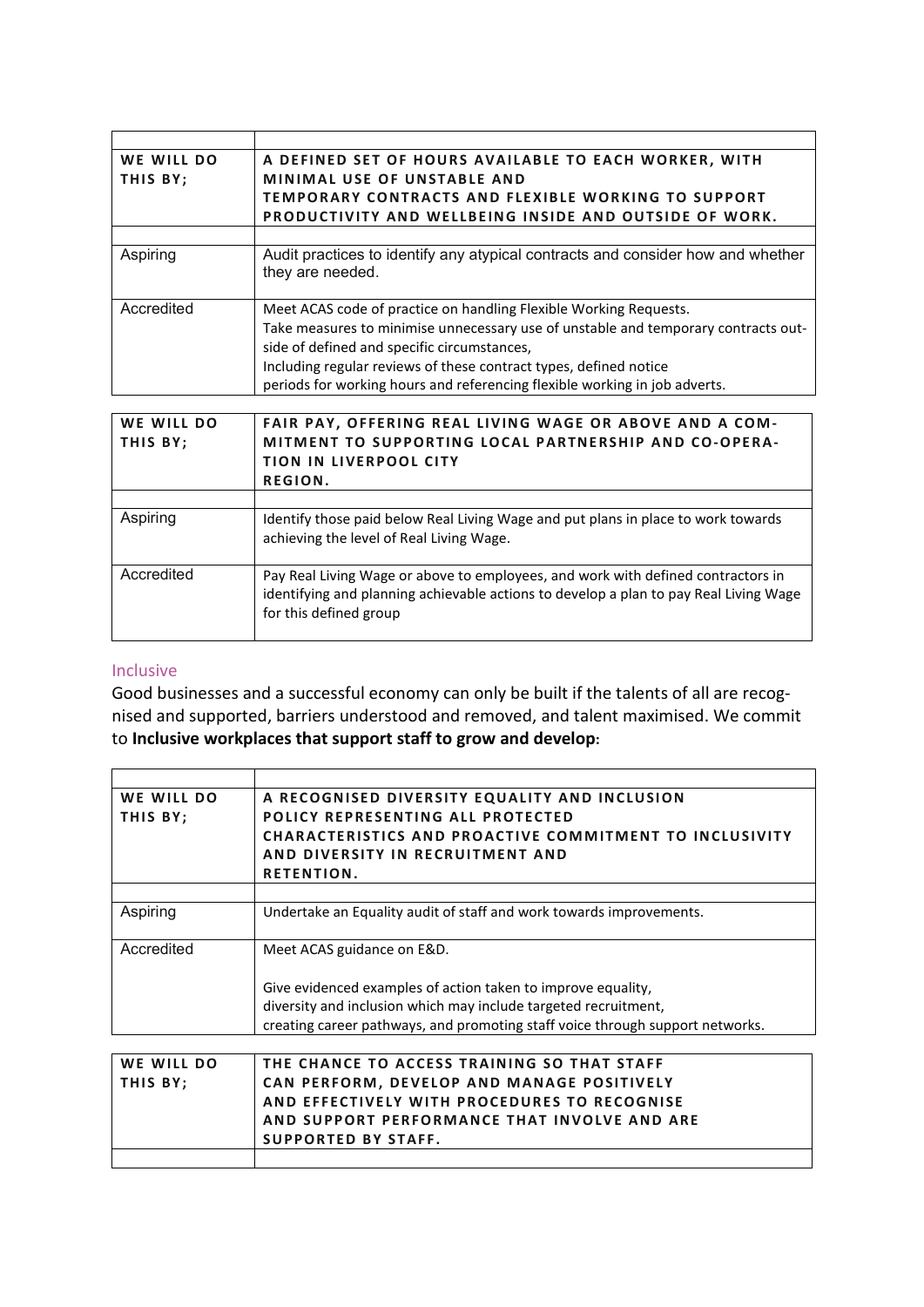| Aspiring   | Plan to meet ACAS guidance on appropriate performance management and<br>training policies.                                                                                                                                                                                                  |
|------------|---------------------------------------------------------------------------------------------------------------------------------------------------------------------------------------------------------------------------------------------------------------------------------------------|
| Accredited | Meet ACAS Guidance.<br>A Training plan which includes organisational induction and ensures all staff<br>and managers receive appropriate training during paid time to enable them to<br>do their job effectively, with development opportunities to support aspirations<br>for progression. |

## Just

Workplaces that offer opportunities for all, a collective voice for all staff, and support the next generation to prosper underpin a more just present and an even better future for Liverpool City Region.

# We commit to **a voice for staff to help deliver justice in the workplace with opportunities available for young people:**

| WE WILL DO<br>THIS BY; | AN INDEPENDENT VOICE FOR STAFF IN THE WORKPLACE WITH<br><b>TRADE UNION RECOGNITION AND MEMBERSHIP ENCOURAGED AND</b><br><b>VALUED</b> |
|------------------------|---------------------------------------------------------------------------------------------------------------------------------------|
|                        |                                                                                                                                       |
| Aspiring               | Inform staff of their right to join a Trade Union and be willing to offer fair access<br>to Trade Unions                              |
| Accredited             | Engage with Trade Unions representing their staff and respond to<br>requests for recognition where this does not exist                |

| WE WILL DO<br>THIS BY; | <b>BUILDING A FAIR FUTURE THROUGH OPPORTUNITIES, APPRENTICE-</b><br>SHIPS AND WORK EXPERIENCE FOR YOUNG PEOPLE                          |
|------------------------|-----------------------------------------------------------------------------------------------------------------------------------------|
|                        |                                                                                                                                         |
| Aspiring               | Offer work experience where possible and actively consider the benefits of<br>apprenticeships or similar opportunities for young people |
| Accredited             | Have a policy on work experience with a record of delivering                                                                            |
|                        | opportunities for young people, and delivering apprenticeships where this is appro-                                                     |
|                        | priate                                                                                                                                  |
|                        |                                                                                                                                         |